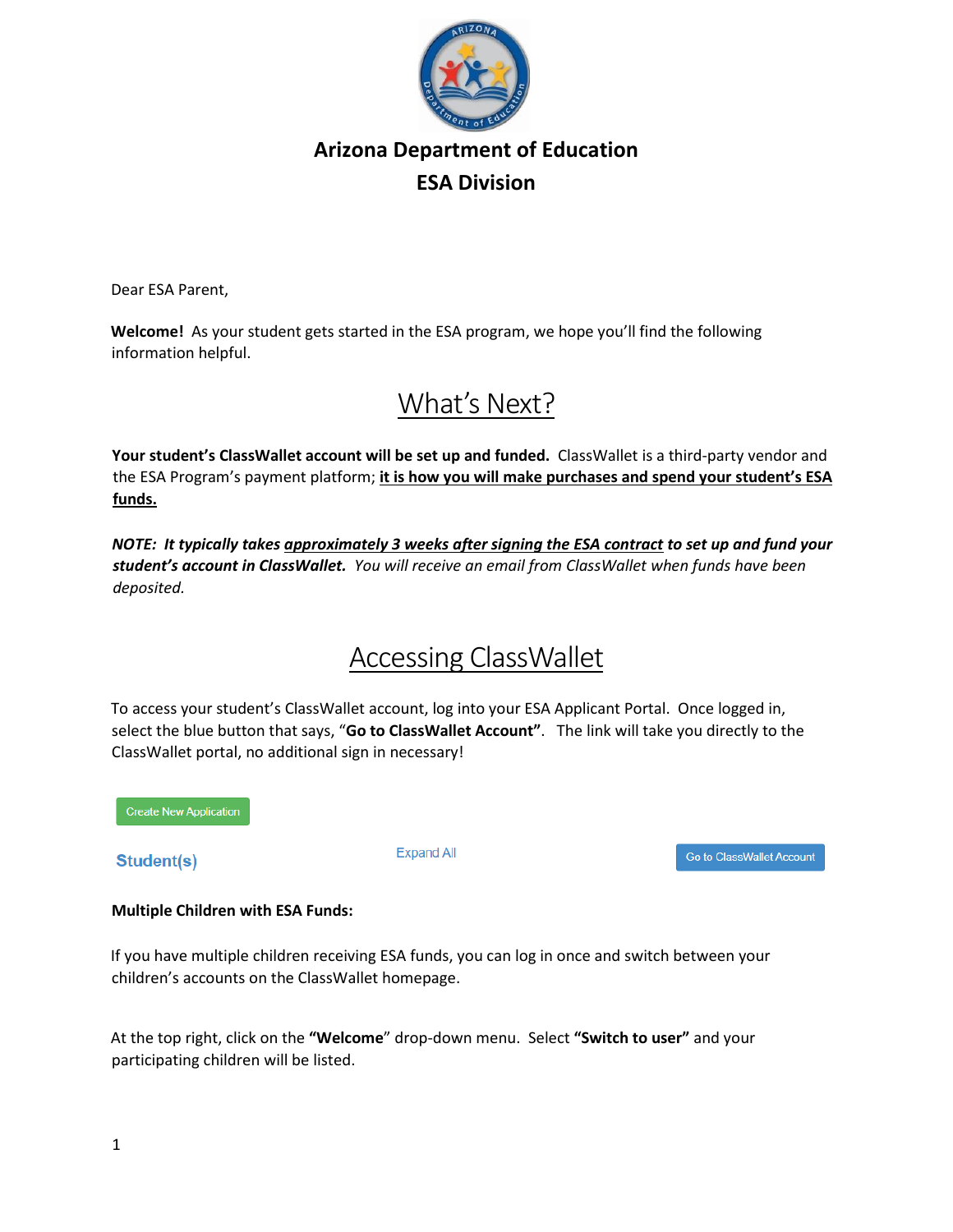



*NOTE: Please be mindful when submitting purchase requests, that you are selecting the correct student. You can view additional step-by-step instructions a[t](https://kleo.force.com/classwallet/s/article/Switching-between-sub-accounts-parents-with-multiple-children) [Switch Child Accounts](https://kleo.force.com/classwallet/s/article/Switching-between-sub-accounts-parents-with-multiple-children)*

## Making Purchases

**Your student's ESA funds can be used for more than just private school tuition.** You can purchase many educational items like, reading books, textbooks, flashcards, educational games and more!

We have a **searchable database of allowable items** at **ESA Allowable Items | Arizona Department of** [Education \(azed.gov\).](https://www.azed.gov/esa/esa-allowable-items)

Also, make sure to review the **ESA Parent Handbook** available on our website at [ESA: Parent Handbook](https://www.azed.gov/esa/parent-handbook)  [| Arizona Department of Education \(azed.gov\)](https://www.azed.gov/esa/parent-handbook)

#### **There are 4 ways you can use your ESA funds through ClassWallet:**

**1. Shop in the Marketplace** 

You can place orders with various online vendors within the ClassWallet Marketplace.

Start by selecting the **"Start Shopping"** tab on the ClassWallet homepage (see screenshot on page 3).

- For a more detailed article clic[k here](https://kleo.force.com/classwallet/s/article/How-to-shop)
- For a video tutorial click [here](https://youtu.be/wXfmImiwTfs)
- **2. Pay Schools and Service Providers**

If your child's school and/or service providers are registered in ClassWallet, you can find them by clicking on the **"Pay Vendor"** tab on the ClassWallet homepage (see screenshot on page 3).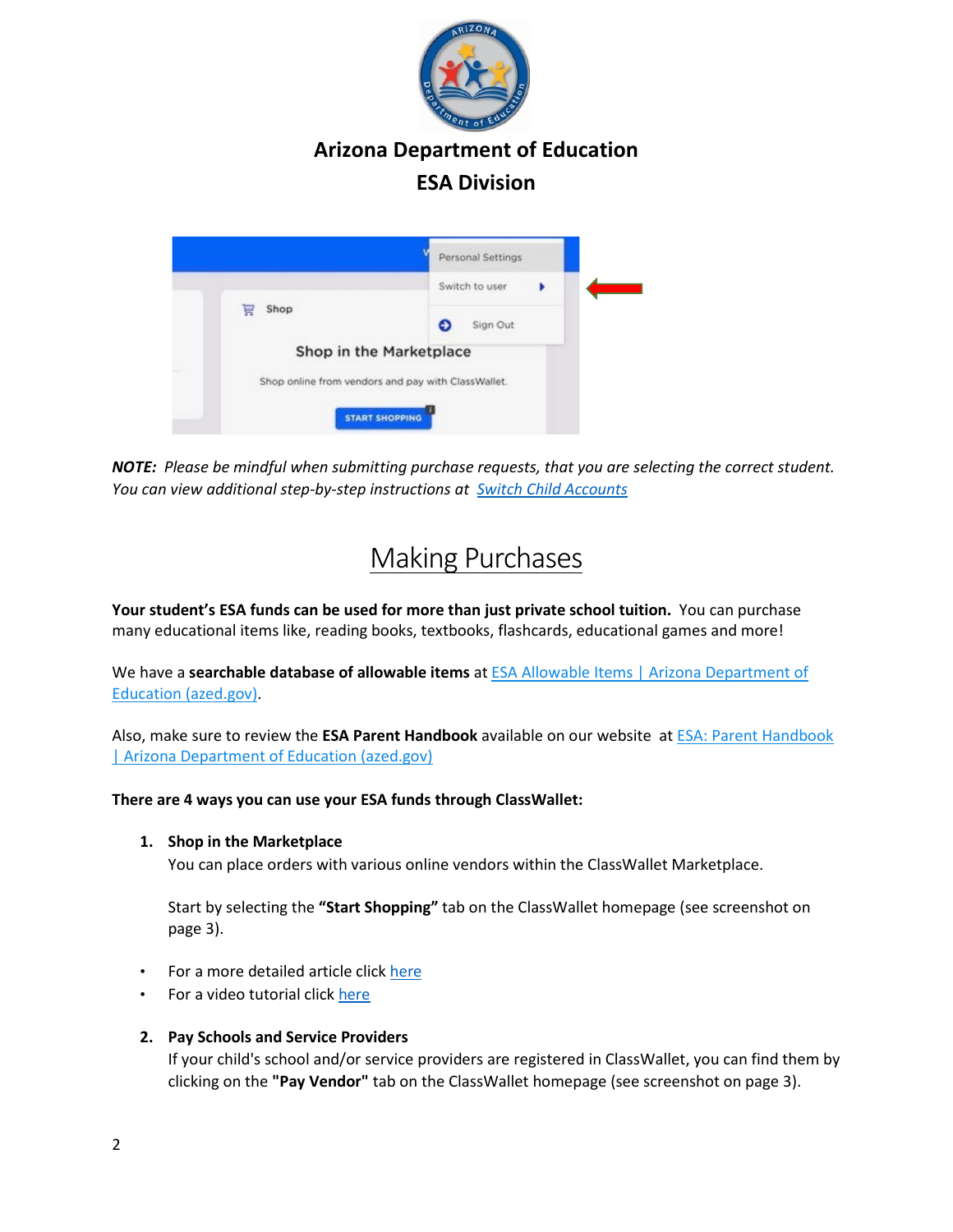

You can make payments for tuition, private school expenses, tutors, paraprofessionals, purchase uniforms, and more right through the ClassWallet portal.

*NOTE: To submit a payment, you'll need to upload your invoice, statement, or other supporting document (PDF, JPEG or PNG format).*

- For a more detailed article, clic[k here](https://kleo.force.com/classwallet/s/article/Pay-a-DirectPay-Vendor)
- For a video tutorial, click [here](https://www.youtube.com/watch?v=vt0oLysesB4)

*NOTE: If your school or vendor isn't already registered in ClassWallet, they can get started at [Arizona Department of Education Service Provider](https://app.smartsheet.com/b/form/f0dea2798798406fbe43c835cf38fbb3) [Registration](https://app.smartsheet.com/b/form/f0dea2798798406fbe43c835cf38fbb3)*

| m<br>Balance  |                                                                                                                                                                 | 冒 | Shop             |                                                                             |                |
|---------------|-----------------------------------------------------------------------------------------------------------------------------------------------------------------|---|------------------|-----------------------------------------------------------------------------|----------------|
|               | \$1,104.69                                                                                                                                                      |   |                  | Shop in the Marketplace                                                     |                |
| Arizona - ESA | \$1,104.69                                                                                                                                                      |   |                  | Shop online from vendors and pay with ClassWallet.<br><b>START SHOPPING</b> |                |
| ₽             | Reimbursement Step 1 - Link Your Bank Account                                                                                                                   |   |                  | Order history                                                               |                |
|               | Link your bank account                                                                                                                                          |   | <b>SUBMITTED</b> | SAVED                                                                       | <b>PENDING</b> |
|               | Complete this simple 3-step process to link your bank<br>account so you can receive funds directly deposited in<br>your account when you submit reimbursements. | ₩ | Pay vendor       |                                                                             |                |
|               | Link Account - @ Micro-Deposit - @ Verify Account                                                                                                               |   |                  | <b>PAY VENDOR</b>                                                           |                |

#### **3. Reimbursement Option**

If your educational vendor, provider, or school is not currently set up in ClassWallet, there is a reimbursement option available.

- To learn more about reimbursement clic[k](https://kleo.force.com/classwallet/s/article/How-to-link-your-bank-account) [here](https://kleo.force.com/classwallet/s/article/How-to-link-your-bank-account)
- For a video tutorial click [here](https://youtu.be/FlKU3LGtt6U)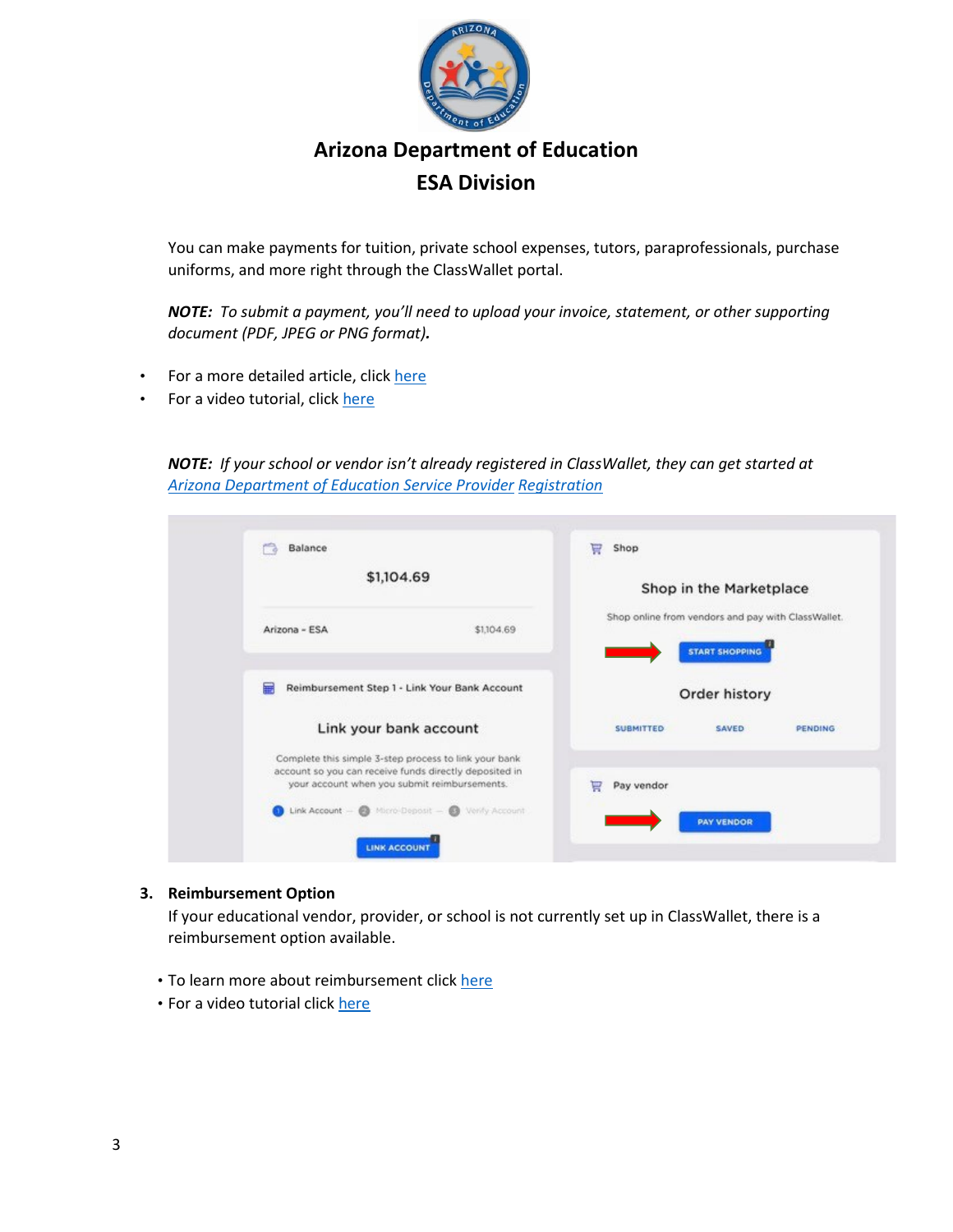

#### **4. ClassWallet PrePaid Debit Card**

For additional flexibility and to be able to make purchases outside of the ClassWallet marketplace, ClassWallet offers a debit card. **To request a debit card, contact ClassWallet directly** (ClassWallet contact information is below). There is a \$10 one-time fee for the debit card.

Keep in mind, **the debit card should not be used to pay private school tuition or vendors** *in the ClassWallet marketplace***.** Those payments and purchases should be made inside the ClassWallet portal.

*NOTE: After making a purchase with the debit card, don't forget to upload your receipt! Your card will be deactivated after 20 transactions if receipts are not uploaded. A short video with step-by-step instructions is available at* [How to Use the ClassWallet Debit Card -](https://www.youtube.com/watch?v=pk6PgNf1uA0&list=PLgvmOdDFTnE4h35S9rBydWLs75yuWPTff&index=6) YouTube

# Using the ADE HelpDesk

**The ADE HelpDesk is a way for you to easily communicate with any member of the ESA team.** It is a self-service portal that allows you to simply submit and track your requests or questions. **First-time users need to follow a one-time registration process.**

**Get more information on using HelpDesk, including step-by-step instructions at** [HelpDesk Instructions](https://www.azed.gov/sites/default/files/2021/10/ESA%20Parent%20HelpDesk%20Instructions.pdf)

## Contact ClassWallet

You can call, email, or chat with a ClassWallet team member:

Phone: 1-877-969-5536 Email: help@classwallet.com

- Monday through Friday 8 AM to 8 PM (Eastern time)
- Saturday 10 AM to 4 PM (Eastern time)

There are helpful tutorials, step-by-step videos and FAQs available anytime at How to Use Your [ClassWallet Funds -](https://www.youtube.com/playlist?list=PLgvmOdDFTnE4h35S9rBydWLs75yuWPTff) YouTube